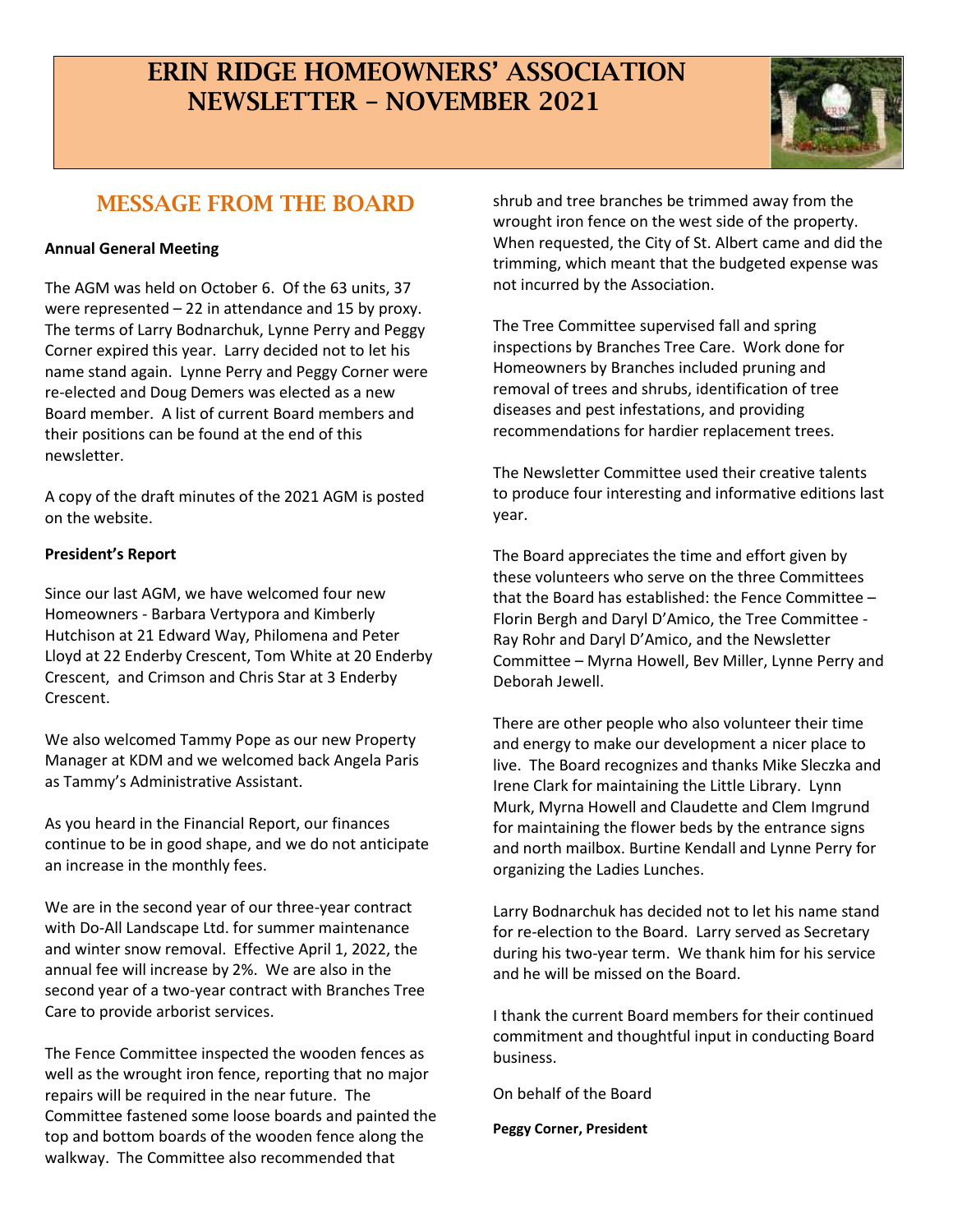## NOTICE BOARD



### **Welcome to the Neighbourhood!**

**Tom White** – 20 Enderby Crescent

**Crimson and Chris Star –** 3 Enderby Crescent



### **Ladies Book Club**

"What do you mean, 'I can't believe you've read the whole book already?' What are you supposed to do once it's open?" It seems that there are readers within our community who can relate to this and who may be interested in starting a book club. We'd meet once a month: initially to establish the club (hopefully eight to ten members) and set guidelines; subsequently to choose and discuss the books. We could meet in person in accordance with Covid protocols or via Zoom. If you are interested, please contact Deb Jewell [\(dscarlyle2016@gmail.com](mailto:dscarlyle2016@gmail.com) or 780 419 3211) within the next two weeks.

### **Ladies Lunch**

Due to the Covid Pandemic, the monthly ladies luncheons are suspended indefinitely.

### **Christmas Lunch**

Due to the uncertainty of Covid rules, a Christmas lunch will not be held this year.

Let's hope we can get to some sort of "normal" in 2022.

I hate telling people I'm a taxidermist.

When they ask what I do everyday, I say:

"Y'know. Stuff."

Some Homeowners expressed interest in establishing a community forum. Clem and Claudette Imgrund and Lynne Perry volunteered to create a Facebook page. It is called **"Erin Ridge Active Adult Living."**

This is a private, non-official group, only for people in our community. It is separate from our Homeowners' Association and the Board. However, you must be a Member of our community to join. The Board will continue to use this Newsletter and emails to communicate information to Homeowners.

The purpose of the group is to provide us with an avenue to share stories, ideas, information, pictures, ask questions and get to know each other and support each other concerning what's going on in our community.

We can post birthday/anniversary wishes, advising who is ill and wishing them well, providing photos and announcing get togethers. Anything you feel will interest and benefit our community. If you know someone who is not too proficient in Facebook, you may want to help them get started.

#### **How Do You Join?**

If you haven't already, just join Facebook by typing Facebook.com in your search engine. That will take you to a Log In page.



After you create an account, type Erin Ridge Active Adult Living in the search box in the top left-hand corner. Ask the Administrator to admit you to the group.

The site will be monitored, and we hope to keep it upbeat and positive. We look forward to seeing you soon.

# FACEBOOK GROUP LAUNCHED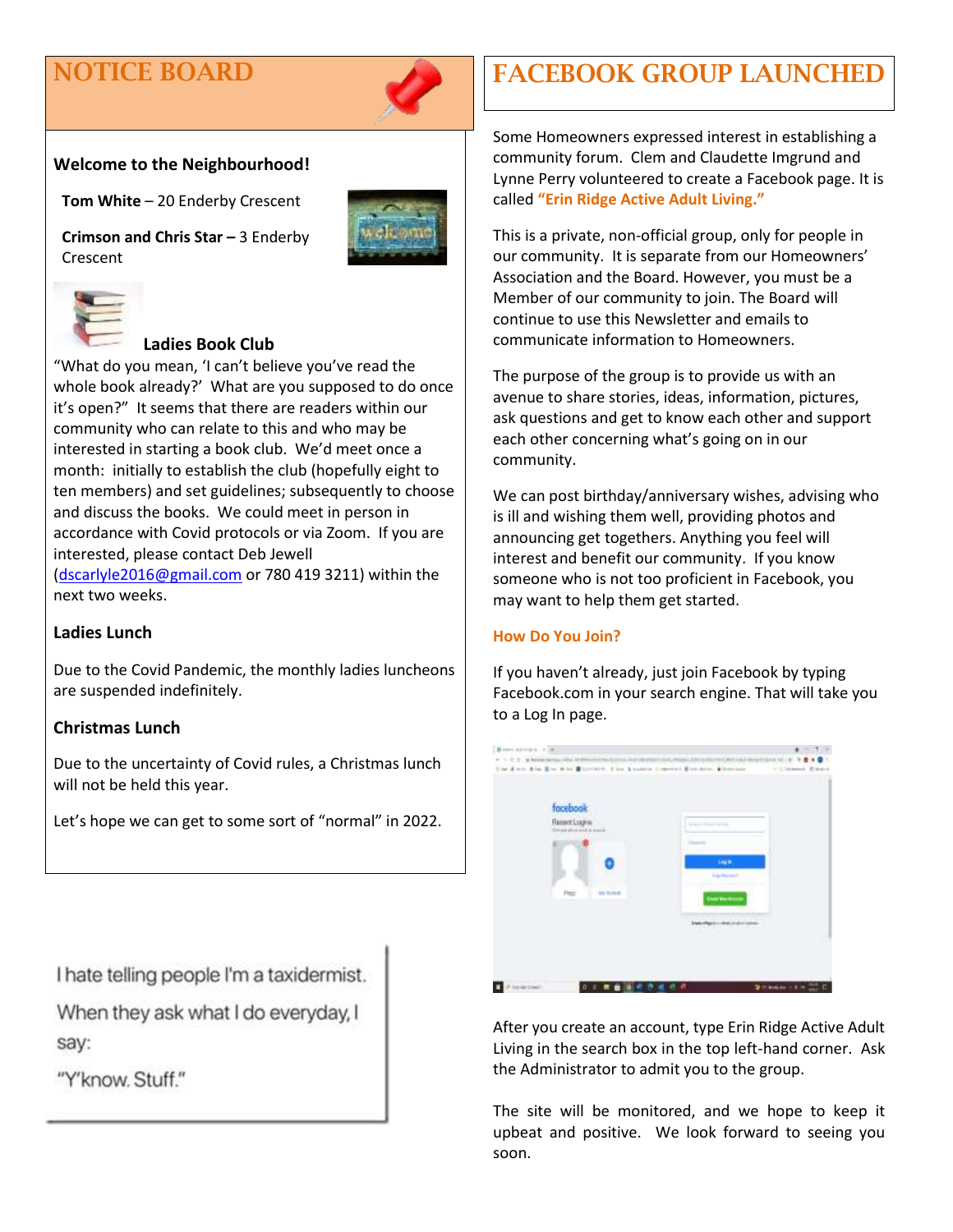## CONTRACTOR'S **CORNER**



Burtine Kendall can connect you with another Homeowner who can recommend the following kinds of contractors:

- $\checkmark$  Christmas light rental, installation, and takedown
- $\checkmark$  Interior and exterior renovations including fireplaces
- $\checkmark$  Garage door repair
- $\checkmark$  Window and gutter cleaning
- Appliance repair
- $\checkmark$  Grout and tile cleaning
- ✓ Stucco repair
- ✓ Patio door repair

Burtine's number is 780 458 3380, and her email is [burtinek@gmail.com](mailto:burtinek@gmail.com)

**We are still looking for a handyperson – let Burtine know if you know of someone.**

## Preparing for Winter…



Our contract with Do-All has now switched to snow removal. The contract stipulates that a skiff of snow must be cleared within 12 hours of snow ceasing to fall. When there is a snow fall of more than 3 inches, clearing must begin by 2:00 pm of the following day, even if it is still snowing.

As in past years, there are sand boxes beside both of the Canada Post mailboxes. If you use the sand, please ensure the lid of the box is closed. If the lid is left open, the sand becomes wet and freezes into a hard block, making it unusable.

Do-All requests that you remove any planters from your driveway so that they are not damaged by snow removal equipment. When feasible, Do-All will apply ice melt prior to the occurrence of freezing rain, doing their best to minimize overspray on the grass.

If you have issues with the service provided by Do-All employees, please call our contact at KDM, Tammy Pope, rather than approaching the employee directly.



### Contractor Referrals

Home Depot in St. Albert offers installation services as well as a referral service called Local Pro. If you are looking for a contractor, you can connect with Local Pro by calling 780 458 4026, or through the Home Depot website:

[https://www.homedepot.ca/home-services/local](https://www.homedepot.ca/home-services/local-pro-sitemap)[pro-sitemap](https://www.homedepot.ca/home-services/local-pro-sitemap)

You are connected with three contractors who phone you to answer your questions and provide a quote if you wish. You then choose one of the three to do your job.

Lowes offers Home Services and an installation service. Their website is Lowes.ca The installers are professionals, qualified, certified and experienced. Lowes does not offer a referral service. Lowes telephone number is 780 544 5830.

### How to Apply for Project Approval

Homeowners wishing to undertake exterior repairs, major maintenance or alteration of property are required to submit an application and explanation of what they wish to do and forward the application to KDM Management Inc. The request will be considered for approval in accordance with the Project Approval Guidelines, which can be found on the Association website.

The Guidelines explain the four Levels of Approval:

- Level 1 items require no approval
- Level 2 items can be approved by KDM
- Level 3 items must be approved by the Board of Directors
- Level 4 items require approval by resolution at the AGM

If you are planning a project which requires Board approval, please submit the Application for Project Approval (APA) form well in advance of your project start date. The form is located on the Association website and can be printed or saved to your computer.

[https://www.erinridgeaalhoa.com/association](https://www.erinridgeaalhoa.com/association-documents.html)[documents.html](https://www.erinridgeaalhoa.com/association-documents.html)